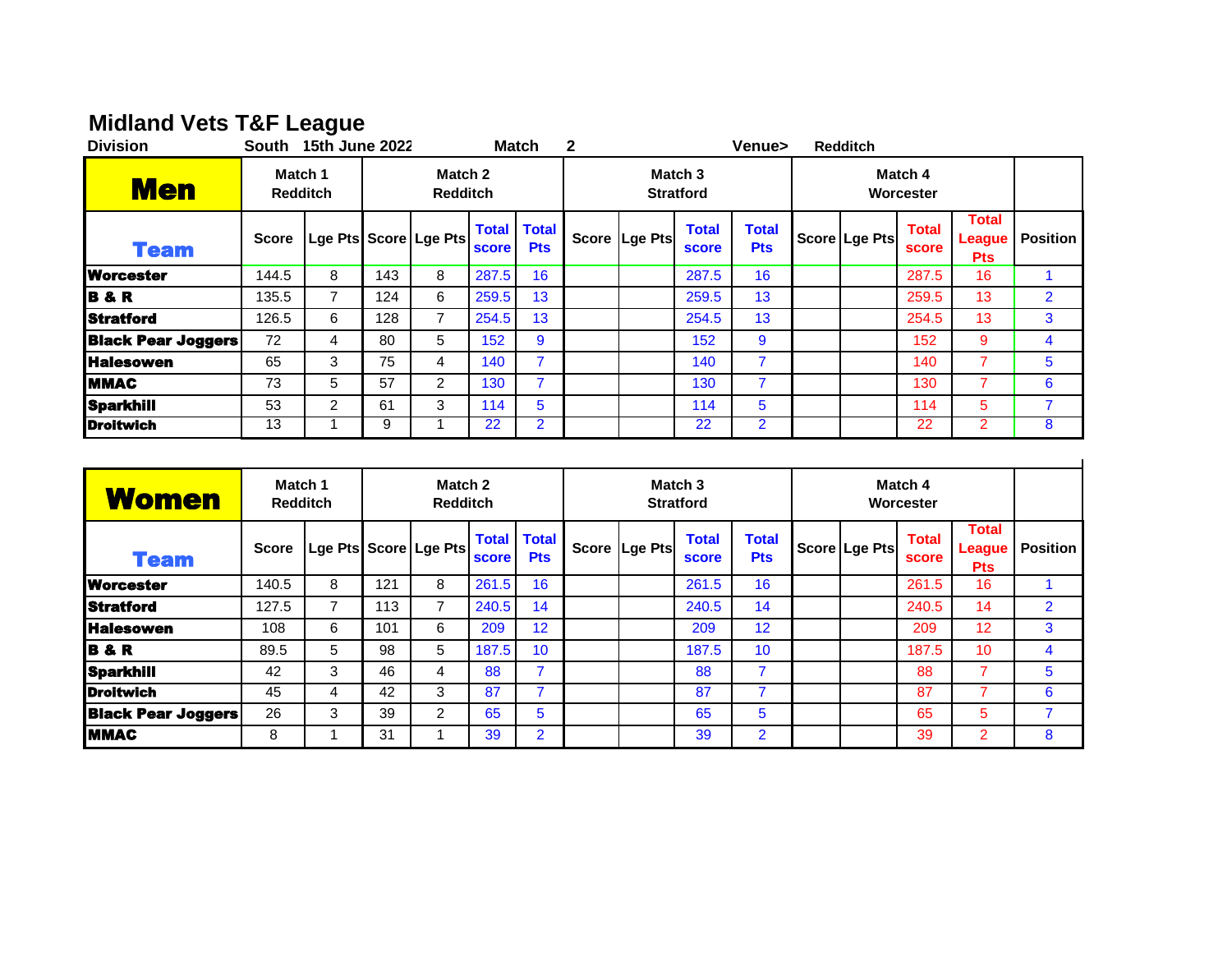### Women **Widland VeteransTrack and Field League 2022** Venue

Division South Date

Redditch 15th June 2022

|                            | Club:-        | <b>B&amp;R</b>       |                | <b>Droitwich</b>  |            | <b>Black Pear Joggers</b> |                       | <b>Halesowen</b>         |                | <b>MMAC</b>    |            | <b>Sparkhill</b>       |                | <b>Stratford</b>            |                | <b>Worcester</b>             |                |
|----------------------------|---------------|----------------------|----------------|-------------------|------------|---------------------------|-----------------------|--------------------------|----------------|----------------|------------|------------------------|----------------|-----------------------------|----------------|------------------------------|----------------|
| <b>EVENT</b>               | Number        | F13-17,/ G1          | <b>Pts</b>     | F23-27 / G2       | <b>Pts</b> | F33-37 / G3               | <b>Pts</b>            | F43-47 /G4               | <b>Pts</b>     | F53-57/ G5     | <b>Pts</b> | F63-67 / G6            | Pts            | F73-77 / G7                 | Pts            | F83-87 / G8 Pts              |                |
| 200m                       | Name          | Julie Wakelam        |                |                   |            |                           |                       | <b>Elisabeth Tindle</b>  |                |                |            |                        |                | Elaine Ledden               |                | Angela Bryant                |                |
| <b>W60</b>                 | Perf.         | 34.7                 | 6              | 0.0               |            | 0.0                       |                       | 35.2                     | 5              | 0.0            |            | 0.0                    |                | 31.9                        | 8              | 33.1                         |                |
| 200m                       | Name          |                      |                |                   |            |                           |                       |                          |                | Georgina Smith |            | <b>Gill Millicheap</b> |                |                             |                | Carole Clark                 |                |
| W70                        | Perf.         | 0.0                  |                | 0.0               |            | 0.0                       |                       | 0.0                      |                | 36.4           | 8.0        | 43.8                   | 7.0            | 0.0                         |                | 58.2                         | 6.0            |
| 200m                       | Name          |                      |                |                   |            | Di Fox                    |                       | Sally Spencer            |                |                |            | Clare Curnow           |                | Paula Williams              |                | Mel Garland                  |                |
| <b>W50</b>                 | Perf.         | 0.0                  |                | 0.0               |            | 38.6                      | $\boldsymbol{\Delta}$ | 35.3                     | 6              | 0.0            |            | 38.4                   | 5              | 29.8                        |                | 31.5                         | $\overline{7}$ |
| 200m                       | Name          | Caroline Warrington  |                | Jill Turner Smith |            | Emma Oldham               |                       | Michelle Dale            |                |                |            |                        |                | Emma Bexson                 |                | Nicola Guiver                |                |
| <b>W40</b>                 | Perf.         | 32.5                 | 5              | 31.1              | 8          | 31.6                      | 6                     | 35.6                     | $\overline{4}$ | 0.0            |            | 0.0                    |                | 37.1                        | 3              | 31.5                         | $\overline{7}$ |
| 200 <sub>m</sub>           | Name          | Sue Tengatenga Duley |                |                   |            |                           |                       | Sarah Thompson           |                |                |            |                        |                | Hannah Osborne              |                | Amy Pinkney                  |                |
| <b>W35</b>                 | Perf.         | 27.8                 | 8              | 0.0               |            | 0.0                       |                       | 29.4                     | $\overline{7}$ | 0.0            |            | 0.0                    |                | 36.3                        | $\overline{5}$ | 31.0                         |                |
| 800m                       | Name          | Faye Stanyard        |                |                   |            |                           |                       | Sarah Thompson           |                |                |            |                        |                | Kim Lee                     |                | Rachel Alexander             |                |
| <b>W35</b>                 | Perf.         | 2:29.8               | 8              | 0:00.0            |            | 0:00.0                    |                       | 2:56.0                   | $\overline{7}$ | 0:00.0         |            | 0:00.0                 |                | 3:09.5                      | 6              | 3.20.3                       |                |
| 800m                       | Name          | Liz Vaughan          |                |                   |            | Emma Oldham               |                       | Michelle Dale            |                |                |            | Megan Harris           |                | Emma Bexson                 |                | Cat Hutchison                |                |
| <b>W40</b>                 | Perf.         | 2;42.2               | 8              | 0:00.0            |            | 2:46.5                    |                       | 2:58.6                   | $\overline{4}$ | 0:00.0         |            | 3:11.3                 | 3              | 2:55.6                      | -5             | 2.49.5                       |                |
| 800m                       | Name          | Alison Pickup        |                | Marie Griffiths   |            |                           |                       | Julie Powell             |                |                |            | Clare Curnow           |                | Clare Goodwin               |                | Ros Townsend-Hope            |                |
| <b>W50</b>                 | Perf.         | 3:31.4               | 3              | 2:45.8            | 8          | 0:00.0                    |                       | 3:09.2                   | 6              | 0:00.0         |            | 3:14.2                 | $\overline{5}$ | 2:57.2                      | $\overline{7}$ | 3.18.0                       |                |
| <b>2000W</b>               | Name          |                      |                |                   |            |                           |                       | Julie Bellfield          |                |                |            |                        |                | Hannah Osborne              |                | Cat Hutchison                |                |
| <b>W35</b>                 | Perf.         | 0:00.0               |                | 0:00.0            |            | 0:00.0                    |                       | 12:22.7                  | 8              | 0:00.0         |            | 0:00.0                 |                | 14:06.4                     | $\overline{7}$ | 16:06.3                      | 6              |
| <b>2000W</b>               | Name          |                      |                | Diane Brian       |            |                           |                       | Lynn Bellfield           |                |                |            |                        |                | Gemma Smith                 |                |                              |                |
| <b>W50</b>                 | Perf.         | 0:00.0               |                | 13:20.2           | 8          | 0:00.0                    |                       | 13:22.1                  | $\overline{7}$ | 0:00.0         |            | 0:00.0                 |                | 14:06.3                     | 6              | 0:00.0                       |                |
| 3000m                      | Name          | Faye Stanyard        |                |                   |            | Sarah Morris              |                       | Sarah Thompson           |                |                |            | Megan Harris           |                | Emma Bexson                 |                | Rachel Alexander             |                |
| <b>W35</b><br><b>JUUUM</b> | Perf.         | 10:52.2              | 8              | 0:00.0            |            | 11;42.1                   | $\overline{7}$        | 0:00.0                   |                | 0:00.0         |            | 14:10.9                | 5              | 12:17.1                     | 6              | 14;31.9                      |                |
| <b>W40</b>                 | Name          | Caroline Warrington  |                |                   |            |                           |                       | Melanie Hepke            |                |                |            | Clare Curnow           |                | Sarah Wheeler               |                | Jaydee Peters                |                |
| <b>3000m</b>               | Perf.         | 11:13.3              | $\overline{7}$ | 0:00.0            |            | 0:00.0                    |                       | 12:06.1                  | 6              | 0:00.0         |            | 14:00.8                | $\overline{a}$ | 12:42.5                     | -5             | 11:10.5                      |                |
| W60                        | Name<br>Perf. | 0:00.0               |                | 0:00.0            |            | Avril Munday<br>15:01.3   | 6                     | Sally Spencer<br>13:30.7 | 8              | 0:00.0         |            | 0:00.0                 |                | Beverley Brigden<br>15:40.3 | $5^{\circ}$    | Ros Townsend-Hope<br>14:52.8 |                |
| 1 eann                     |               |                      |                |                   |            |                           |                       |                          |                |                |            |                        |                |                             |                |                              |                |
| name                       |               | <b>B&amp;R</b>       |                | <b>Droitwich</b>  |            | <b>Black Pear Joggers</b> |                       | <b>Halesowen</b>         |                | <b>MMAC</b>    |            | Sparkhill              |                | <b>Stratford</b>            |                | Worcester                    |                |
|                            | <b>Names</b>  | Caroline McGee       |                | $\mathbf 0$       |            | Dawn Townsend             |                       | Sarah Thompson           |                | $\mathbf 0$    |            | Gill Millicheap        |                | Elaine Ledden               |                | Nicola Guiver                |                |
| <b>Relay</b>               |               | Sarah Kings          |                | $\mathbf{0}$      |            | Emma Oldham               |                       | Julie Powell             |                | $\mathbf{0}$   |            | Margaret Ehrenberg     |                | Emma Bexson                 |                | Amy Pinkney                  |                |
| 4x400m                     |               | Caroline Warrington  |                | $\mathbf{0}$      |            | Di Fox                    |                       | Michelle Dale            |                | $\Omega$       |            | Megan Harris           |                | Hannah Osborne              |                | Sara Saunders                |                |
|                            |               | Faye Stanyard        |                | $\mathbf 0$       |            | Sarah Morris              |                       | Elisabeth Tindle         |                | $\mathbf{0}$   |            | Clare Curnow           |                | Clare Goodwin               |                | Louise Kirby                 |                |
|                            |               | 5:00.0               | $\overline{7}$ | 0:00.0            |            | 5:33.4                    |                       | 5:29.8                   | 5              | 0:00.0         |            | 0:00.0                 |                | 5:11.6                      | 6              | 4:58.9                       |                |
| <b>TOTALS</b>              |               |                      | 60             |                   | 24         |                           | 34                    |                          | 73             |                | 8          |                        | 29             |                             | 77             |                              | 81             |
| (track)                    |               |                      |                |                   |            |                           |                       |                          |                |                |            |                        |                |                             |                |                              |                |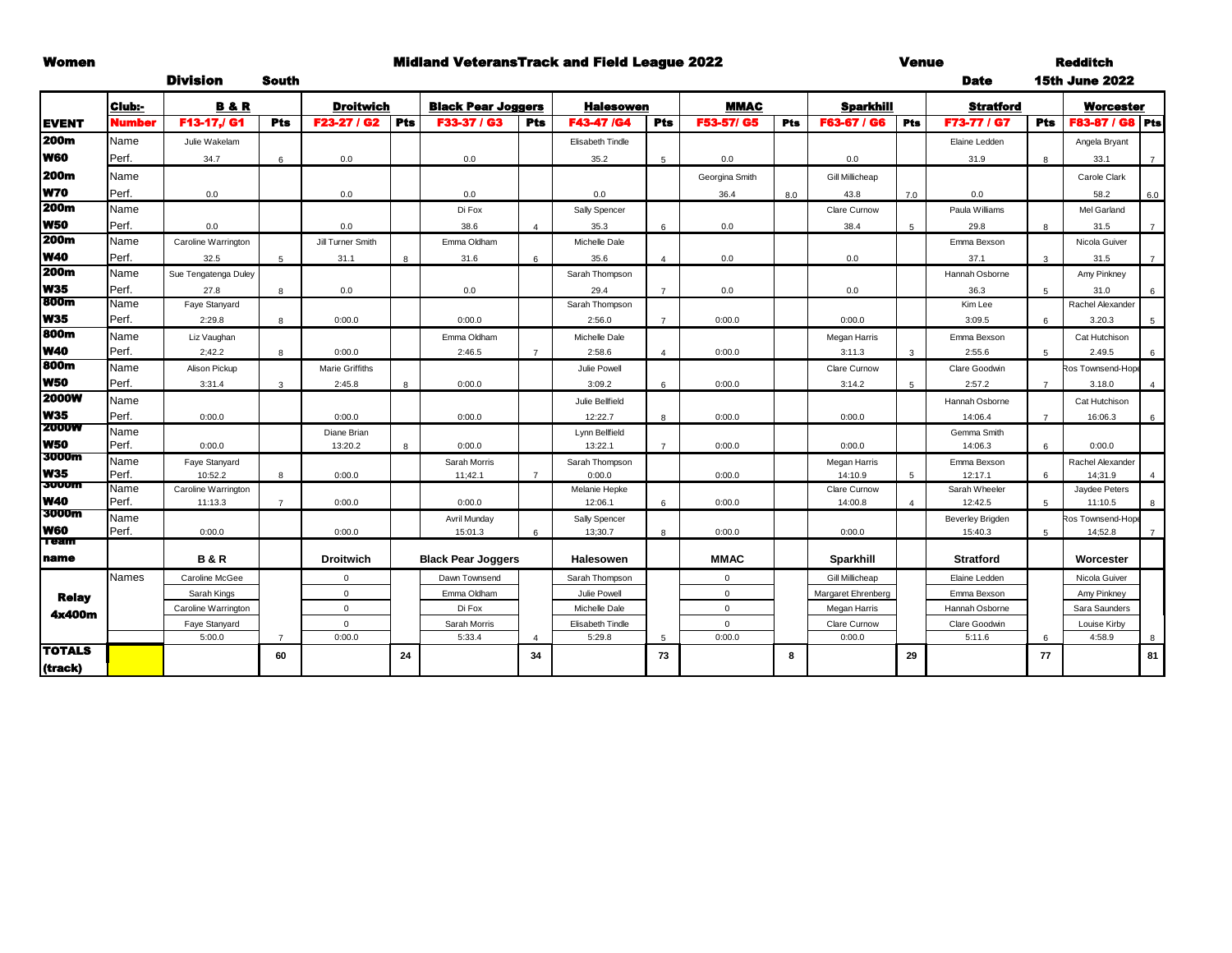|                                       | Club:-        | <b>B&amp;R</b>        |                | <b>Droitwich</b>         |                | <b>Black Pear Joggers</b> |                | <b>Halesowen</b>        |                        | <b>MMAC</b>      |                | <b>Sparkhill</b>          |                 | <b>Stratford</b>      |                | <b>Worcester</b>       |                |
|---------------------------------------|---------------|-----------------------|----------------|--------------------------|----------------|---------------------------|----------------|-------------------------|------------------------|------------------|----------------|---------------------------|-----------------|-----------------------|----------------|------------------------|----------------|
| <b>EVENT</b>                          | <b>Number</b> | F13-17./ G1           | <b>Pts</b>     | <b>F23-27 / G2</b>       | <b>Pts</b>     | F33-37 / G3               | <b>Pts</b>     | F43-47 /G4              | <b>Pts</b>             | F53-57/ G5       | <b>Pts</b>     | F63-67 / G6               | <b>Pts</b>      | <b>F73-77 / G7</b>    | <b>Pts</b>     | <b>F83-87 / G8 Pts</b> |                |
| Triple J                              | Name          | Julie Wakelam         |                | <b>Jill Turner Smith</b> |                |                           |                | <b>Sally Spencer</b>    |                        | <b>Ruth Bird</b> |                |                           |                 | <b>Paula Williams</b> |                | Jan Timberlake         |                |
| <b>W35</b>                            | Perf.         | 7.11                  | 5              | 8.80                     | $\overline{7}$ | 0.00                      |                | 6.59                    | $\boldsymbol{\Lambda}$ | 6.47             | 3              | 0.00                      |                 | 9.29                  |                | 8.39                   | 6              |
| <b>Shot</b>                           | Name          | <b>Caroline McGee</b> |                | Jill Turner Smith        |                | Di Fox                    |                | Sarah Thompson          |                        | <b>Ruth Bird</b> |                |                           |                 | <b>Paula Williams</b> |                | Nicola Guiver          |                |
| <b>W35</b>                            | Perf.         | 7.99                  | 6              | 6.05                     | 3              | 5.72                      | 2              | 6.56                    | 5                      | 8.03             | $\overline{7}$ | 0.00                      |                 | 10.74                 | 8              | 6.47                   | $\overline{4}$ |
| <b>Javelin</b>                        | Name          | Julie Wakelam         |                |                          |                |                           |                | <b>Elisabeth Tindle</b> |                        |                  |                | <b>Margaret Ehrenberg</b> |                 | <b>Elaine Ledden</b>  |                | <b>Gill Repton</b>     |                |
| W60                                   | Perf.         | 19.73                 | 8              | 0.00                     |                | 0.00                      |                | 8.01                    | $\overline{a}$         | 0.00             |                | 8.07                      | $5\overline{5}$ | 13.74                 |                | 14.28                  | $\overline{7}$ |
| High J                                | Name          | Julie Wakelam         |                | <b>Jill Turner Smith</b> |                |                           |                | <b>Melanie Hepke</b>    |                        | <b>Ruth Bird</b> |                |                           |                 | Liz Manzella          |                | <b>Clare Gratrix</b>   |                |
| <b>W40</b>                            | Perf.         | 1.15                  | 6              | 1.23                     | 8              | 0.00                      |                | 1.10                    | 5                      | 1.05             | $\mathbf{3}$   | 0.00                      |                 | 1.10                  |                | 1.20                   | $\overline{7}$ |
| <b>High J</b>                         | Name          |                       |                |                          |                |                           |                |                         |                        |                  |                | <b>Gill Millicheap</b>    |                 |                       |                | $\sim\sim\sim$         |                |
| <b>W70</b>                            | Perf.         | 0.00                  |                | 0.00                     |                | 0.00                      |                | 0.00                    |                        | 0.00             |                | 0.90                      | 8               | 0.00                  |                | 0.00                   |                |
| Long J                                | Name          | Julie Wakelam         |                |                          |                | Amanda Husband            |                | <b>Elisabeth Tindle</b> |                        | <b>Ruth Bird</b> |                |                           |                 | <b>Paula Williams</b> |                | <b>Mel Garland</b>     |                |
| <b>W50</b>                            | Perf.         | 3.62                  | 6              | 0.00                     |                | 1.45                      | $\mathbf{3}$   | 3.26                    | 5                      | 2.72             |                | 0.00                      |                 | 3.99                  |                | 4.41                   | 8              |
| <b>Discus</b>                         | Name          | Julie Wakelam         |                |                          |                |                           |                | Lynn Bellfield          |                        | <b>Ruth Bird</b> |                | <b>Margaret Ehrenberg</b> |                 | Liz Manzella          |                | Jan Timberlake         |                |
| <b>W40</b>                            | Perf.         | 21.69                 | $\overline{7}$ | 0.00                     |                | 0.00                      |                | 14.17                   | 5                      | 20.79            | 6              | 12.32                     |                 | 10.18                 | 3              | 22.07                  | 8              |
|                                       | Name          |                       |                |                          |                |                           |                |                         |                        |                  |                |                           |                 |                       |                |                        |                |
|                                       | O Perf.       | 0.00                  |                | 0.00                     |                | 0.00                      |                | 0.00                    |                        | 0.00             |                | 0.00                      |                 | 0.00                  |                | 0.00                   |                |
| Field +R                              |               |                       |                |                          |                |                           |                |                         |                        |                  |                |                           |                 |                       |                |                        |                |
| Totals                                |               |                       | 38             |                          | 18             |                           | 5              |                         | 28                     |                  | 23             |                           | 17              |                       | 36             |                        | 40             |
| <b>Track</b>                          |               |                       |                |                          |                |                           |                |                         |                        |                  |                |                           |                 |                       |                |                        |                |
| Totais                                |               |                       | 60             |                          | 24             |                           | 34             |                         | 73                     |                  | 8              |                           | 29              |                       | 77             |                        | 81             |
| Final                                 |               |                       |                |                          |                |                           |                |                         |                        |                  |                |                           |                 |                       |                |                        |                |
| <b>TOTALS</b>                         |               |                       | 98             |                          | 42             |                           | 39             |                         | 101                    |                  | 31             |                           | 46              |                       | 113            |                        | 121            |
| <b>League Pts <mark>(Team)</mark></b> |               |                       | 5              |                          | $\mathbf{3}$   |                           | $\overline{2}$ |                         | 6                      |                  |                |                           |                 |                       | 7              |                        | 8              |
| <b>Positions (Team)</b>               |               |                       |                |                          | 6              |                           | $\overline{z}$ |                         | 3                      |                  | 8              |                           | 5               |                       | $\overline{2}$ |                        |                |

Note;- All events + Relays Score 8,7,6,5,4,3,2,1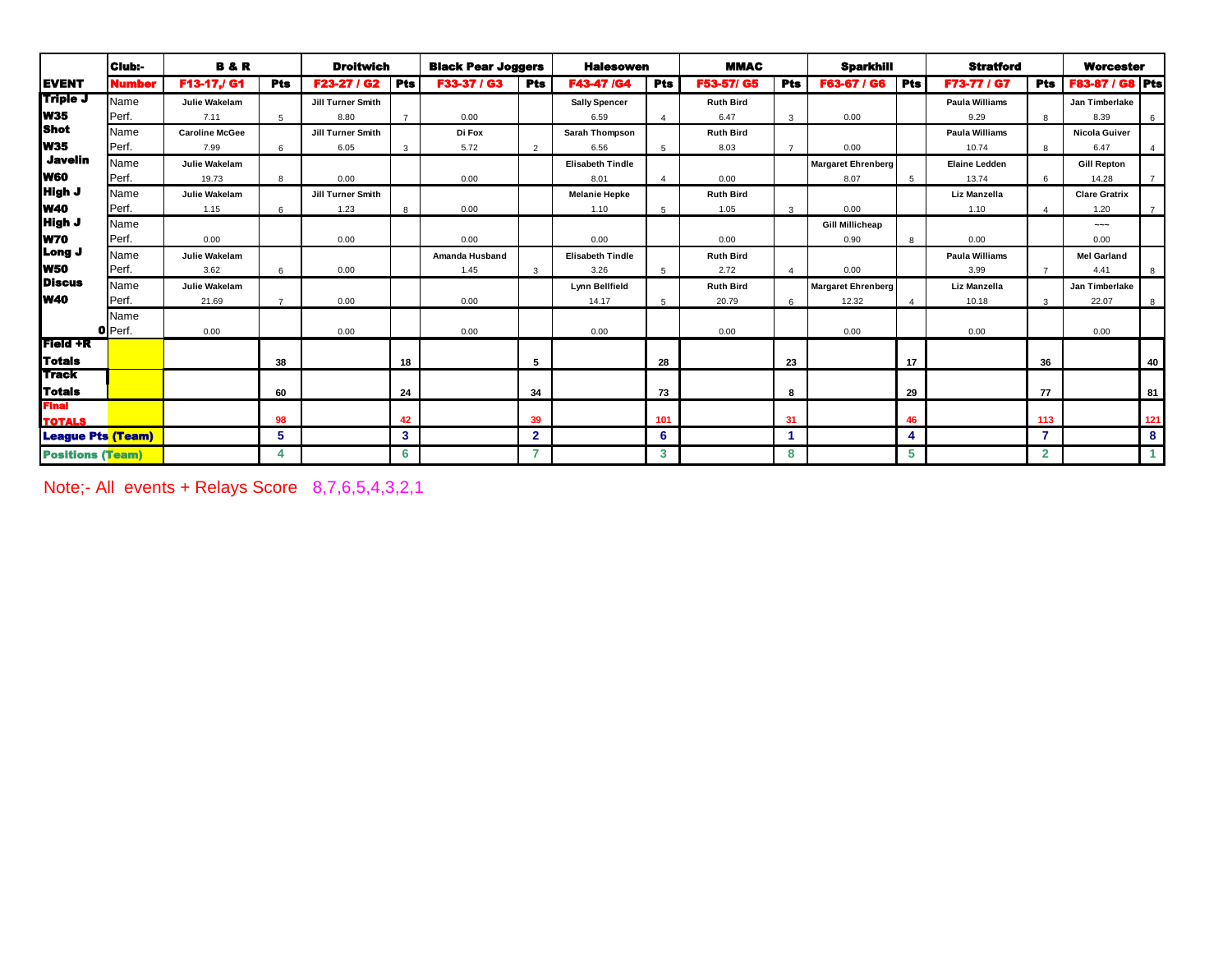## Men Midland VeteransTrack and Field League 2022 Venue

Redditch 15th June 2022

|                            |               | <b>Division</b>            | South          |                  |     |                           |                         |                          |                |                   |                 |                          |                 | <b>Date</b>                 |                | <b>15th June 2022</b>      |                 |
|----------------------------|---------------|----------------------------|----------------|------------------|-----|---------------------------|-------------------------|--------------------------|----------------|-------------------|-----------------|--------------------------|-----------------|-----------------------------|----------------|----------------------------|-----------------|
|                            | <b>Club:-</b> | <b>B&amp;R</b>             |                | <b>Droitwich</b> |     | <b>Black Pear Joggers</b> |                         | <b>Halesowen</b>         |                | <b>MMAC</b>       |                 | <b>Sparkhill</b>         |                 | <b>Stratford</b>            |                | Worcester                  |                 |
| <b>EVENT</b>               | Numbe         | M13-17J G1                 | Pts            | M23-27 / G2      | Pts | M33-37 / G3               | <b>Pts</b>              | M43-47 /G4               | Pts            | <b>M53-57/ G5</b> | <b>Pts</b>      | M63-67 / G6              | <b>Pts</b>      | <b>M73-77 / G7</b>          | Pts            | <b>M83-87 / G8</b>         | <b>Pts</b>      |
| <b>200m</b>                | Name          | Peter Mould                |                |                  |     | Stuart Munday             |                         | Paul Allen               |                | John Tibke        |                 | Martin Millicheap        |                 | Andy List                   |                | <b>Richard White</b>       |                 |
| <b>M60</b>                 | Perf.         | 27.3                       | $\overline{7}$ | 0.0              |     | 38.3                      | $\overline{\mathbf{A}}$ | 44.2                     | $\mathfrak{p}$ | 31.9              | 5               | 41.5                     | 3               | 29.4                        | 6              | 27.0                       | 8               |
| <b>200m</b>                | Name          | Len Quartly                |                |                  |     | lan Walwyn                |                         | Leslie Woods             |                |                   |                 | Mick Edwards             |                 | David Jones                 |                | Derek Jackson              |                 |
| <b>M70</b>                 | Perf.         | 44.3                       | 3              | 0.0              |     | 36.7                      | 6                       | 41.2                     | $\overline{4}$ | 0.0               |                 | 36.8                     | 5               | 35.6                        | $\overline{7}$ | 33.7                       | 8               |
| <b>200m</b>                | Name          | <b>Steve Carr</b>          |                | Adrian James     |     | Cliff Wood                |                         | David Lewis              |                |                   |                 | Keith Biggs              |                 | David Wilson                |                | <b>Richard Houchin</b>     |                 |
| <b>M50</b>                 | Perf.         | 32.1                       | $\overline{4}$ | 26.2             | 8   | 32.2                      | 3                       | 31.1                     | 5              | 0.0               |                 | 32.4                     | $\overline{2}$  | 26.6                        | 6              | 26.4                       | $\overline{7}$  |
| <b>200m</b>                | Name          | Chris Gibbs                |                |                  |     | lan Wild                  |                         | Roger Mallard            |                |                   |                 | David Hanson             |                 | Simon Curran                |                | <b>Ben Reeves</b>          |                 |
| <b>M40</b>                 | Perf.         | 25.4                       | $\overline{7}$ | 0.0              |     | 27.7                      | 5                       | 27.8                     | $\overline{4}$ | 0.0               |                 | 26.8                     | 6               | 28.3                        | 3              | 25.2                       | 8               |
| <b>200m</b>                | Name          | <b>Russell Hingley</b>     |                |                  |     | Daniel Scolari            |                         | Paul Bradley             |                |                   |                 |                          |                 | Dave Battersby              |                | David Price                |                 |
| <b>M35</b>                 | Perf.         | 24.8                       | 8              | 0.0              |     | 28.0                      | $\overline{4}$          | 27.1                     | 6              | 0.0               |                 | 0.0                      |                 | 26.4                        | $\overline{7}$ | 27.8                       | 5               |
| 800m                       | Name          | Calvin Scoltock            |                |                  |     | Daniel Scolari            |                         | Paul Bradley             |                |                   |                 |                          |                 | Ben Kruze                   |                | David Price                |                 |
| M35                        | Perf.         | 2:23.4                     | 5              | 0:00.0           |     | 2:27.7                    | $\overline{4}$          | 2:12.9                   | $\overline{7}$ | 0:00.0            |                 | 0:00.0                   |                 | 2:04.5                      | 8              | 2:20.6                     | 6               |
| 800m                       | Name          | Wayne Watkins              |                |                  |     | <b>Richard Southgate</b>  |                         | Roger Mallard            |                |                   |                 |                          |                 | Pete Sugden                 |                | Matt Fairlamb              |                 |
| <b>M40</b>                 | Perf.         | 2:13.7                     | 8              | 0:00.0           |     | 2:14.3                    | $\overline{7}$          | 2:21.4                   | 6              | 0:00.0            |                 | 0:00.0                   |                 | 2:33.8                      | $\overline{4}$ | 2:23.0                     | $5\phantom{.0}$ |
| 800m                       | Name          | Scott Beverly              |                |                  |     | Stu Parker                |                         | David Lewis              |                | Chris Callow      |                 | Darren Riley             |                 | Jim McMorran                |                | <b>Nick Hitchings</b>      |                 |
| <b>M50</b>                 | Perf.         | 2:24.6                     | 8              | 0:00.0           |     | 2:31.0                    | $\overline{4}$          | 2:29.0                   | 6              | 2:29.5            | $5\overline{5}$ | 3:15.8                   | $\overline{2}$  | 2:31.5                      | $\mathbf{3}$   | 2:27.3                     | $\overline{7}$  |
| <b>2000W</b>               | Name          | <b>Martin Aspley-Davis</b> |                |                  |     | Paul Evans                |                         |                          |                |                   |                 | Michael Westwood         |                 | Malcolm Bowyer              |                | Mike Jeavons               |                 |
| <b>M35</b>                 | Perf.         | 15:52.7                    | 5              | 00:00.0          |     | 13:44.8                   | $\overline{7}$          | 00:00.0                  |                | 00:00.0           |                 | 17:07.8                  | $\overline{4}$  | 13:56.9                     | 6              | 13:37.7                    | 8               |
|                            | Name          | Len Quartly                |                |                  |     |                           |                         |                          |                | Andy McKenzie     |                 | <b>Martin Millicheap</b> |                 | <b>Paul Hawkins</b>         |                | <b>Hugh Davies</b>         |                 |
| <b>2000W</b><br><b>M50</b> |               |                            |                |                  |     |                           |                         |                          |                |                   |                 |                          |                 |                             |                |                            |                 |
|                            | Perf.         | 14:06.3                    | 6              | 00:00.0          |     | 00:00.0                   |                         | 00:00.0                  |                | 18:36.0           | $\overline{4}$  | 15:34.4                  | $5\overline{5}$ | 13:54.7                     | 8              | 13:57.0                    | $\overline{7}$  |
| 3000m<br><b>M35</b>        | Name<br>Perf. | Gavin Moorhead             |                |                  |     | <b>Richard Southgate</b>  |                         | Paul Bradley             |                | 00:00.0           |                 |                          |                 | <b>Ben Kruze</b>            |                | Tony Farnsworth<br>09:42.9 |                 |
| 3000m                      | Name          | 10:26.5<br>Wayne Watkins   | $\overline{4}$ | 00:00.0          |     | 10:24.2<br>lan Radford    | 5                       | 10:21.8<br>Roger Mallard | 6              |                   |                 | 00:00.0                  |                 | 09:01.0<br>Matt Burdus-Cook | 8              | <b>Mark Fritchley</b>      | $\overline{7}$  |
| <b>M40</b>                 | Perf.         | 09:57.0                    | 6              | 00:00.0          |     | <b>DNF</b>                | $\mathbf 0$             | 11:14.4                  | 5              | 00:00.0           |                 | 00:00.0                  |                 | 09:48.0                     | 8              | 09:52.2                    | $\overline{7}$  |
| 3000m                      | Name          | <b>Russell Rawlins</b>     |                |                  |     |                           |                         |                          |                |                   |                 | Martin Millicheap        |                 | John Peacock                |                | Derek Jackson              |                 |
| <b>M60</b>                 | Perf.         | 12:33.4                    | $\overline{7}$ | 00:00.0          |     | 00:00.0                   |                         | 00:00.0                  |                | 00:00.0           |                 | 00:00.0                  |                 | 13:25.8                     | 6              | 11:03.9                    | 8               |
| <b>Team</b>                |               |                            |                |                  |     |                           |                         |                          |                |                   |                 |                          |                 |                             |                |                            |                 |
| name                       |               | <b>B&amp;R</b>             |                | <b>Droitwich</b> |     | <b>Black Pear Joggers</b> |                         | <b>Halesowen</b>         |                | <b>MMAC</b>       |                 | Sparkhill                |                 | <b>Stratford</b>            |                | Worcester                  |                 |
|                            | Name          | Chris Gibbs                |                | $\mathbf 0$      |     | <b>Howard Thompson</b>    |                         | Roger Malard             |                | $\mathbf{0}$      |                 | $\Omega$                 |                 | Dave Wilson                 |                | <b>Hugh Davies</b>         |                 |
| Relay                      |               | Martin Aspley-Davis        |                | $\mathbf 0$      |     | Cliff Wood                |                         | Paul Bradley             |                | 0                 |                 | $\mathbf 0$              |                 | Dave Battersby              |                | <b>Richard White</b>       |                 |
| 4x400m                     |               | Gavin Moorhead             |                | $\mathbf 0$      |     | <b>Stu Parker</b>         |                         | David Lewis              |                | $\Omega$          |                 | $\Omega$                 |                 | Ben Kruze                   |                | <b>Ben Reeves</b>          |                 |
|                            |               | Scott Beverley             |                | $\mathbf 0$      |     | lan Wild                  |                         | Jamie Sircom             |                | $\mathbf 0$       |                 | $\Omega$                 |                 | Simon Curran                |                | Tony Farnsworth            |                 |
|                            | Perf.         | 4:03.6                     | 6              | 0:00.0           |     | 4:36.5                    | 5                       | 4:55.3                   | $\overline{4}$ | 0:00.0            |                 | 0:00.0                   |                 | 4:02.8                      | $\overline{7}$ | 4:01.4                     | 8               |
| <b>TOTALS</b>              |               |                            |                |                  |     |                           |                         |                          |                |                   |                 |                          |                 |                             |                |                            |                 |
| (track)                    |               |                            | 84             |                  | 8   |                           | 54                      |                          | 55             |                   | 14              |                          | 27              |                             | 87             |                            | 99              |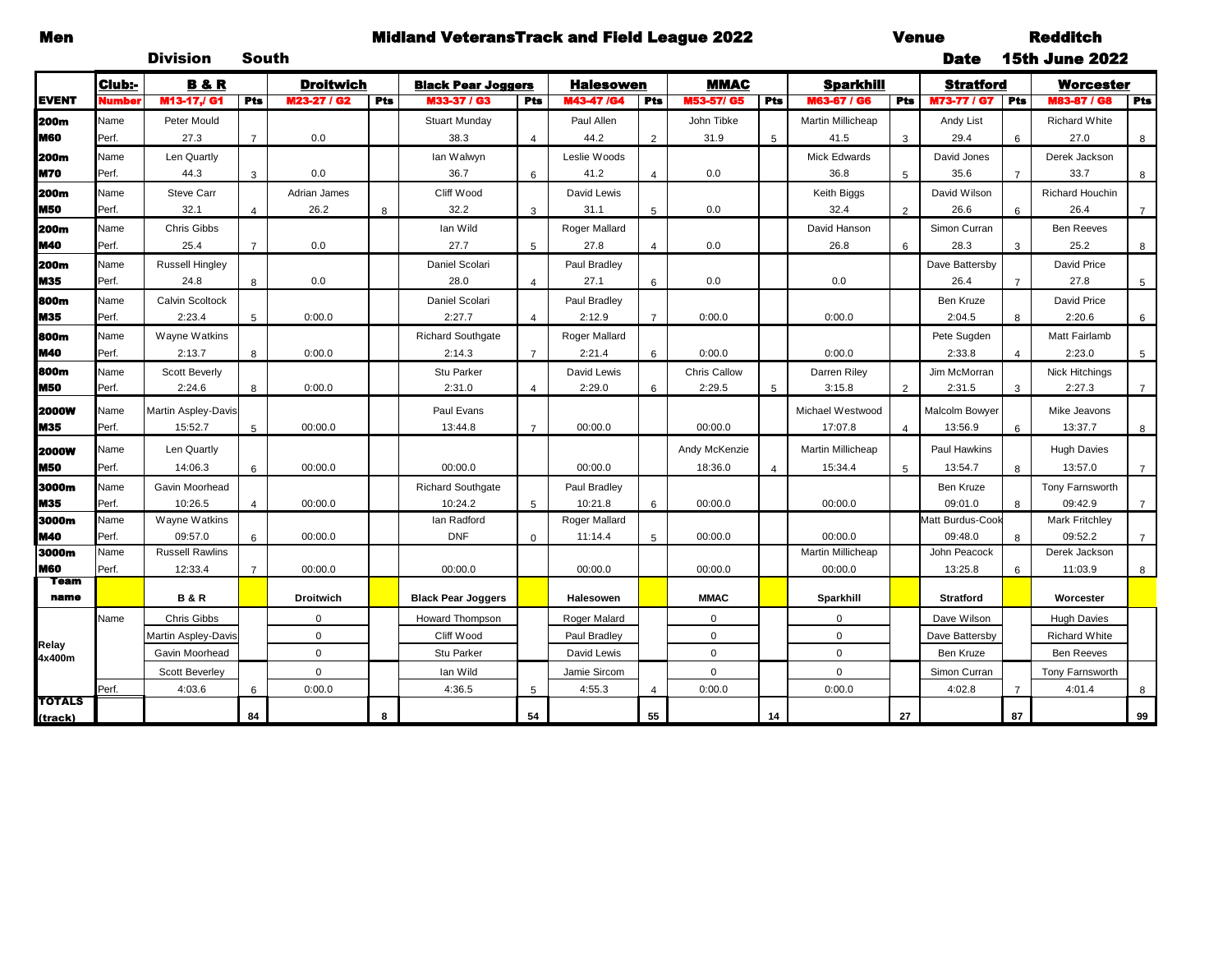|                                    | <b>Club:-</b> | <b>B&amp;R</b>      |                | <b>Droitwich</b>    |                      | <b>Black Pear Joggers</b> |                | <b>Halesowen</b> |                | <b>MMAC</b>   |                         | <b>Sparkhill</b> |                | <b>Stratford</b>        |                | <b>Worcester</b>      |                 |
|------------------------------------|---------------|---------------------|----------------|---------------------|----------------------|---------------------------|----------------|------------------|----------------|---------------|-------------------------|------------------|----------------|-------------------------|----------------|-----------------------|-----------------|
| <b>EVENT</b>                       | Numbe         | M13-17,/ G1         | <b>Pts</b>     | M23-27 / G2         | Pts                  | M33-37 / G3               | <b>Pts</b>     | M43-47 /G4       | Pts            | M53-57/ G5    | Pts                     | M63-67 / G6      | <b>Pts</b>     | M73-77 / G7             | <b>Pts</b>     | M83-87 / G8           | <b>Pts</b>      |
| <b>Javelin</b>                     | Name          | Mo Abrar            |                |                     |                      | Cliff Wood                |                |                  |                | Paul Fearon   |                         | Michael Westwood |                | John Boxall             |                | <b>Nick Hitchings</b> |                 |
| <b>M35</b>                         | Perf.         | 36.62               | 8              | 0.00                |                      | 29.24                     | $\overline{7}$ | 0.00             |                | 17.38         | $\overline{\mathbf{A}}$ | 13.80            | $\mathbf{3}$   | 25.52                   | 6              | 24.67                 | 5               |
| Triple J                           | Name          |                     |                |                     |                      |                           |                |                  |                | Andy McKenzie |                         |                  |                | John Peacock            |                | Henry Hopkins         |                 |
| <b>M60</b>                         | Perf.         | 0.00                |                | 0.00                |                      | 0.00                      |                | 0.00             |                | 7.32          | $\overline{7}$          | 0.00             |                | 6.66                    | 6              | 8.98                  | 8               |
| <b>High J</b>                      | Name          | Martin Aspley-Davis |                |                     |                      |                           |                |                  |                |               |                         | David Hanson     |                | Dave Battersby          |                | Phil Edwards          |                 |
| <b>M40</b>                         | Perf.         | 1.55                | $\overline{7}$ | 0.00                |                      | 0.00                      |                | 0.00             |                | 0.00          |                         | 1.55             | 8              | 1.45                    | 6              | 1.20                  | $5\overline{)}$ |
| <b>Javelin</b>                     | Name          | Len Quartly         |                |                     |                      | Stuart Munday             |                | Leslie Woods     |                | Dave Russell  |                         | Mick Edwards     |                | Mark Illingworth        |                | Henry Hopkins         |                 |
| <b>M60</b>                         | Perf.         | 12.04               | $\mathbf{3}$   | 0.00                |                      | 12.14                     | $\overline{4}$ | 16.84            | $\overline{7}$ | 16.81         | 6                       | 12.83            | $5^{\circ}$    | 22.18                   | 8              | 10.20                 | 2               |
| Long J                             | Name          | Steve Carr          |                |                     |                      | Howard Thompson           |                | David Lewis      |                | Jon Tibke     |                         | David Hanson     |                | Dave Wilson             |                | Henry Hopkins         |                 |
| <b>M50</b>                         | Perf.         | 2.34                | $\overline{2}$ | 0.00                |                      | 2.98                      | 3              | 3.47             | 5              | 3.22          |                         | 4.73             | 8              | 4.60                    | $\overline{7}$ | 4.05                  | 6               |
| <b>Shot</b>                        | Name          | <b>Steve Carr</b>   |                |                     |                      | Steve Jones               |                |                  |                | Paul Fearon   |                         | Michael Westwood |                | John Boxall             |                | Phil Edwards          |                 |
| <b>M35</b>                         | Perf.         | 8.27                | 8              | 0.00                |                      | 7.18                      | 6              | 0.00             |                | 7.90          | $\overline{7}$          | 5.35             | $\overline{4}$ | 0.00                    |                | 5.96                  | 5               |
| <b>Shot</b>                        | Name          | Len Quartly         |                | <b>Martin Smith</b> |                      | lan Walwyn                |                | Leslie Woods     |                | Dave Russell  |                         | Mick Edwards     |                | David Jones             |                | Roger Garland         |                 |
| <b>M70</b>                         | Perf.         | 5.63                | $\overline{4}$ | 5.18                | 1                    | 6.16                      | 6              | 6.12             | 5              | 7.71          | 8                       | 5.20             | $\overline{2}$ | 5.30                    | 3              | 7.01                  | $\overline{7}$  |
| <b>Discus</b>                      | Name          | Vito Ricci          |                |                     |                      |                           |                | David Lewis      |                | Andy McKenzie |                         | Michael Westwood |                | <b>Brian Gravelsons</b> |                | <b>Hugh Davies</b>    |                 |
| <b>M50</b>                         | Perf.         | 28.04               | 8              | 0.00                |                      | 0.00                      |                | 12.52            | 3              | 19.42         | $\overline{7}$          | 15.27            | $\overline{4}$ | 16.82                   | 5              | 18.89                 | 6               |
|                                    | Name          |                     |                |                     |                      |                           |                |                  |                |               |                         |                  |                |                         |                |                       |                 |
|                                    | O Perf.       | 0.00                |                | 0.00                |                      | 0.00                      |                | 0.00             |                | 0.00          |                         | 0.00             |                | 0.00                    |                | 0.00                  |                 |
| Field +                            |               |                     |                |                     |                      |                           |                |                  |                |               |                         |                  |                |                         |                |                       |                 |
| <b>Totals</b>                      |               |                     | 40             |                     | 1                    |                           | 26             |                  | 20             |               | 43                      |                  | 34             |                         | 41             |                       | 44              |
| <b>Track</b>                       |               |                     |                |                     |                      |                           |                |                  |                |               |                         |                  |                |                         |                |                       |                 |
| <b>Totals</b>                      |               |                     | 84             |                     | 8                    |                           | 54             |                  | 55             |               | 14                      |                  | 27             |                         | 87             |                       | 99              |
| <b>Final</b>                       |               |                     |                |                     |                      |                           |                |                  |                |               |                         |                  |                |                         |                |                       |                 |
| <b>TOTALS</b>                      | Team          |                     | 124            |                     | 9                    |                           | 80             |                  | 75             |               | 57                      |                  | 61             |                         | 128            |                       | 143             |
| <b>Lge Pts <mark>(Team</mark>)</b> |               |                     | 6              |                     | $\blacktriangleleft$ |                           | 5              |                  | 4              |               | $\overline{\mathbf{2}}$ |                  | 3              |                         | $\overline{7}$ |                       | 8               |
| <b>Positions (Team)</b>            |               |                     | 3              |                     | 8                    |                           | 4              |                  | 5              |               | 7                       |                  | 6              |                         | $\mathbf{2}$   |                       | $\mathbf{1}$    |

Note;- All events + Relays Score ; 8,7,6,5,4,3,2,1